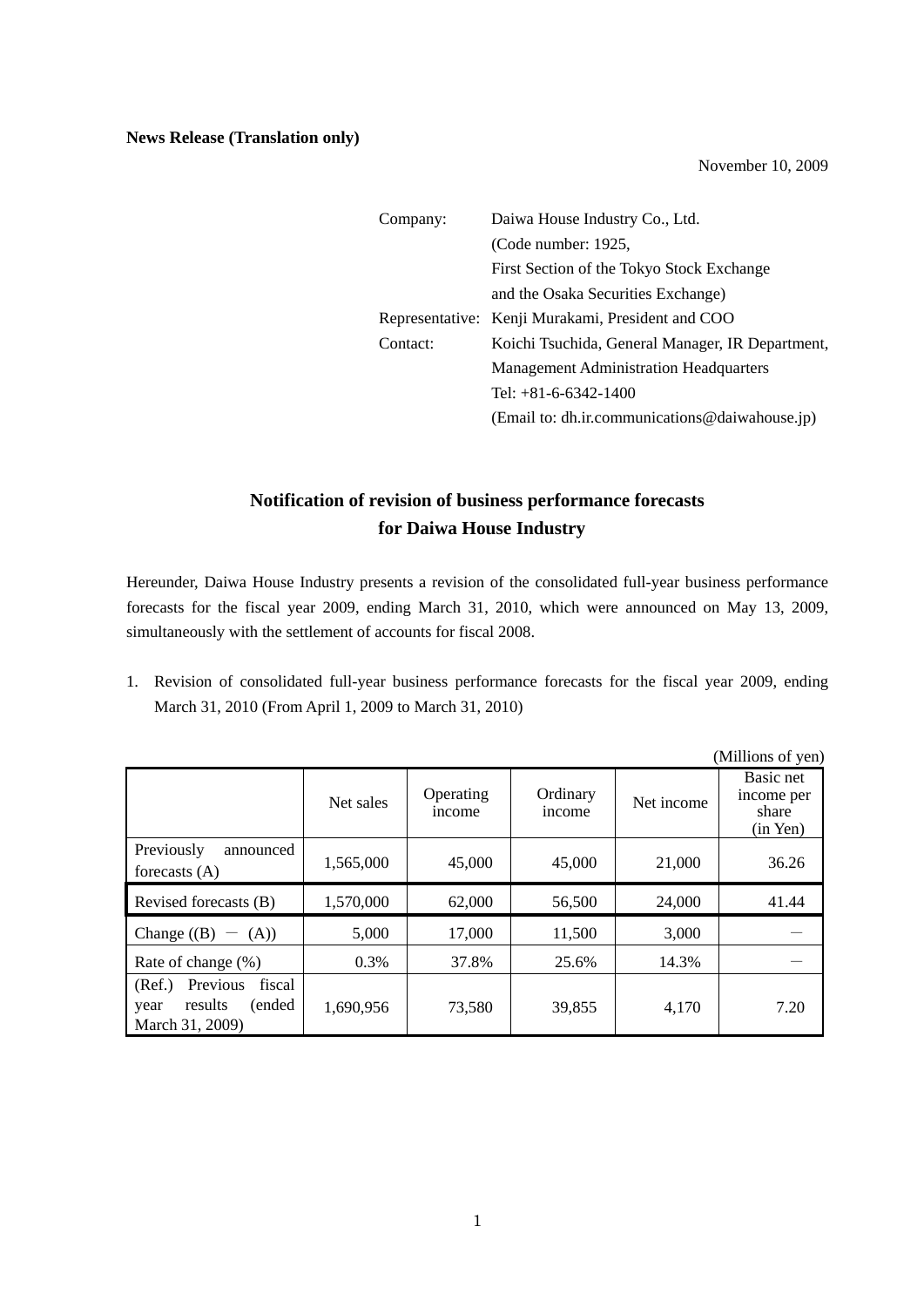## 2. Reasons for revision

Amid a deterioration in employment and income conditions and continued slackness in the real estate market, the Company's sales during the current term thus far are in line with our initial forecasts. However, we now anticipate an improvement in the operating income margin thanks to the steps we have been taking since fiscal 2008 to reduce the cost of sales and cut back on SG&A expenses. We have therefore decided to revise the operating income forecast.

We have also revised the ordinary income forecast. A main factor behind this revision involves the operations of the corporate pension fund into which the Company and certain of its consolidated subsidiaries pay. During the reporting period, we have revised some key figures in actuarial assumptions for fund operations, and will recognize expenses for amortization of actuarial shortfall in the amount of approximately ¥3,700 million for the current term. This will be posted under non-operating expenses. As the disparity between the expected (forecast) earnings on the investment of the pension fund's assets and the actual earnings fluctuates widely in accordance with changes in the market, we have not factored the possible disparity into the revised forecasts on a consolidated basis.

In addition, the Company has revised the net income forecast for the current term. We will recognize impairment losses amounting to approximately ¥11 billion with respect to real estate assets held for business purposes. This move is necessitated by a decline in prices on the real estate market and intensified competition, resulting in deterioration in profitability, and therefore there is little likelihood of an improvement in the profit potential of the assets in question for the foreseeable future.

## Reference Material

| <b>Business Segment</b>                       | Previously announced<br>forecasts $(A)$ | <b>Revised forecasts</b><br>(B) | Change<br>$\left( \mathrm{(B)}\right)$<br>(A)) |
|-----------------------------------------------|-----------------------------------------|---------------------------------|------------------------------------------------|
| <b>Residential Business</b>                   | 908,000                                 | 925,000                         | 17,000                                         |
| Commercial<br>Construction<br><b>Business</b> | 451,000                                 | 459,800                         | 8,800                                          |
| Resort Hotels<br>and Sports<br>Life Business  | 61,500                                  | 56,500                          | (5,000)                                        |
| Home Center Business                          | 60,800                                  | 61,000                          | 200                                            |
| <b>Other Businesses</b>                       | 151,000                                 | 137,000                         | (14,000)                                       |
| Eliminations/Corporate                        | (67,300)                                | (69,300)                        | (2,000)                                        |
| Total                                         | 1.565.000                               | 1,570,000                       | 5,000                                          |

(Millions of yen)

## (1) Segment breakdown of full-term sales forecasts